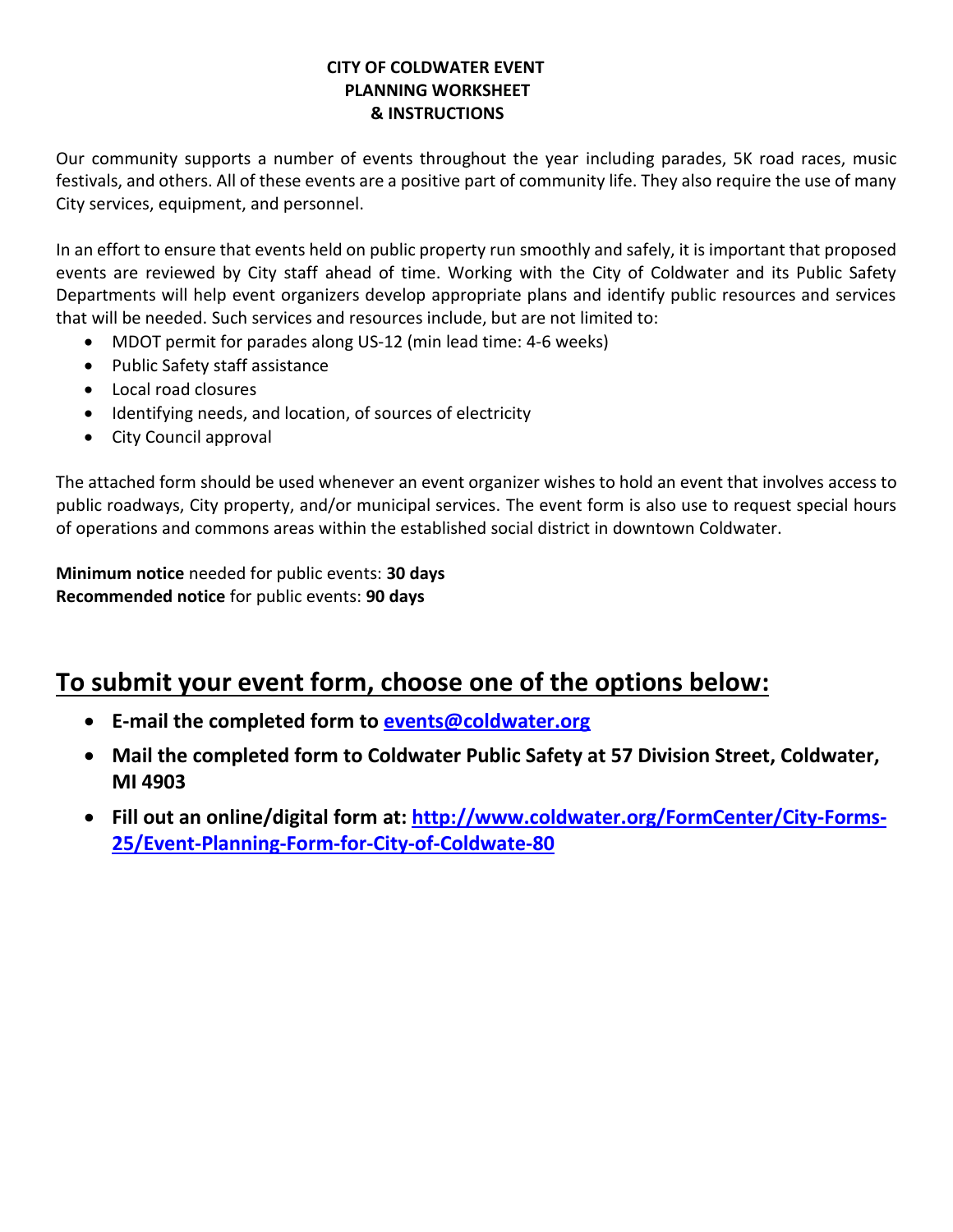

### **CITY OF COLDWATER EVENT PLANNING**

Notice: This document is designed to gather information to facilitate collaboration between event organizers and City services. Once you have completed this document, you may e-mail it to **[events@coldwater.org](mailto:events@coldwater.org)** or mail it to Coldwater Public Safety, 57 Division Street, Coldwater, MI 49036.

Please complete all portions of the form that are pertinent to your proposed event and include contact information for follow-ups. A City representative will contact you to complete the event planning process.

**Cancellations: Should your event be cancelled for any reason, please notify us a minimum of 7 days prior to the scheduled event date.**

## **Required information:**

- 1. Name of sponsoring group:
- 2. Address:
- 3. Name/title of event:
- 4. Event Description: type of event, activities planned, number of attendees expected, etc. (run/walk events require minimum 50 participants):

5. Location of event – address or cross street, park, etc. Please attach a map to event form, if applicable:

6. Date of event: Time and duration of event:

7. Name of event coordinator: